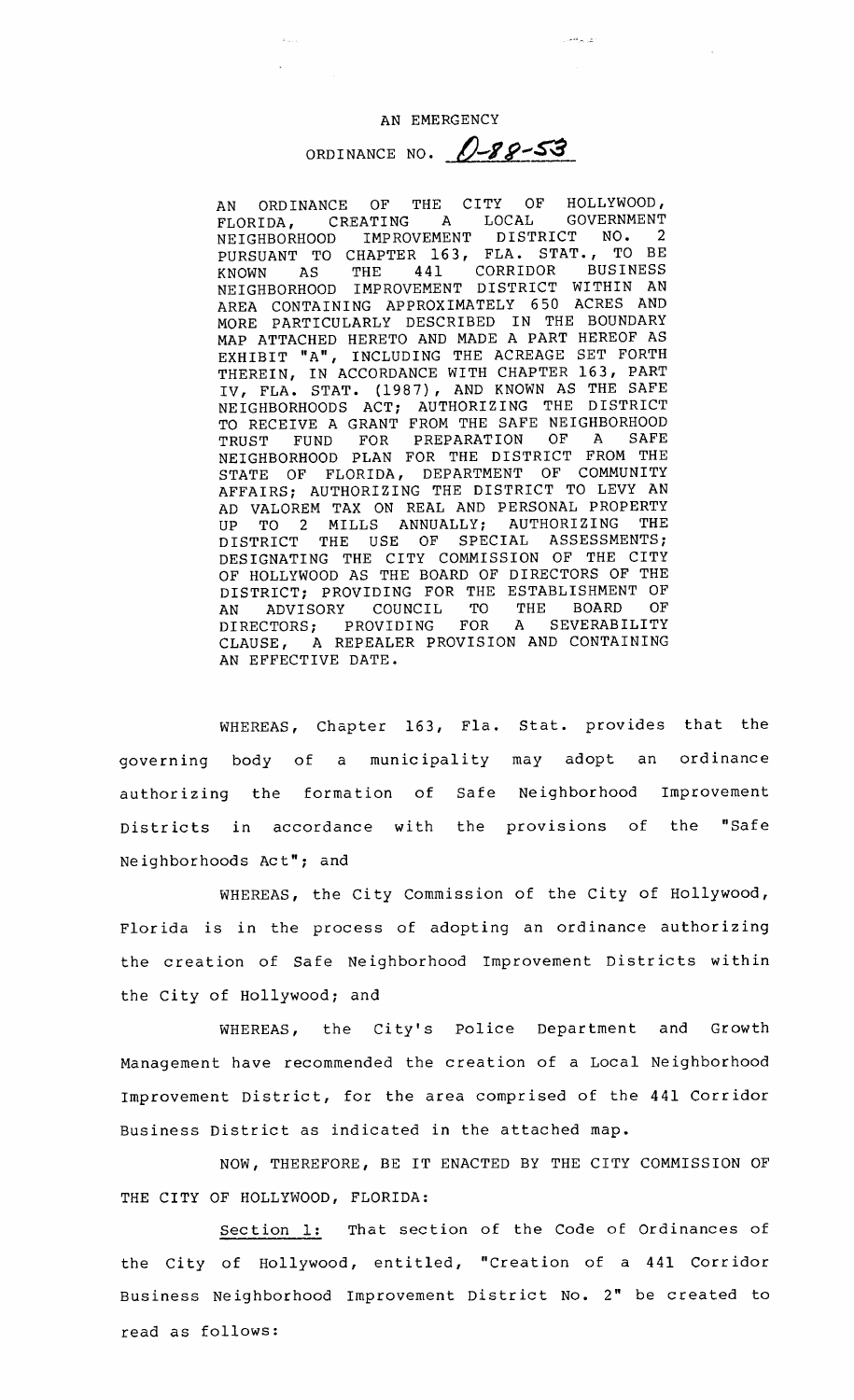- Sec. Creation of a 441 Corridor Business Neighborhood Improvement District No. 2.
- A) A 441 Corridor Business Neighborhood A 441 Collidon Business Nerghborned<br>Improvement District No. 2 ("The District" is hereby created pursuant to Chapter 163 Fla. Stat. to include approximately 650 acres and more particularly described in the boundary. map. attached hereto and made <sup>a</sup> part hereof as Exhibit "A".
- B) The Local Government Neighborhood Improvement District created hereby shall be known as City of Hollywood <sup>441</sup> Corridor Business Neighborhood Improvement District No. 2."

## C) Finances

- 1) The Local Government Neighborhood Improvement District created hereby is authorized to apply for and receive from the State of Florida, Department of Community Affairs up to \$250,000 for a planning grant.
- The District is authorized to levy an ad  $(2)$ valorem tax on real and personal property of up to 2 mills annually.
- 3) The District is authorized the use of special assessments pursuant to Chapter 170, Fla. Stat. to support planning and implementation of district improvements.
- D) Board of Directors
	- Internation of the City of the City of the City of the City of the City of the City of the City of the City of the City of the City of the City of the City of the City of the City of the City of the City of the City of the Hollywood is Hereby designated a
	- 2) The Board of Directors shall be empowered to make and collect general disponence to finance any of the assessments to finance any of the<br>improvements to the district authorized in Chapter 163.
- E) Advisory Council

1) An Advisory Council is hereby established for the Local Government Established Iof the <u>Bocal Government</u><br>Neighborhood Improvement District created hereby. The Advisory Council shall be composed of no fewer than nine members who shall be owners of real property located in shall be owners of fear property focated finite between the District or merchants/ business persons with their primary merchants/business persons with their primary<br>places of business located within the District. The members of the Advisory Council shall be appointed by the Board of Directors and these members will serve at the pleasure of the Board of Directors.

2) The Advisory Council shall perform such duties as may be prescribed by the Board of duties as may be prescribed by the Board of<br>Directors and shall submit within the time period specified by the Board of Directors, a period specified by the Board of Directors, a and a proposed budget to accomplish the and a proposed budget to accomprish the for services or improvements, the Advisory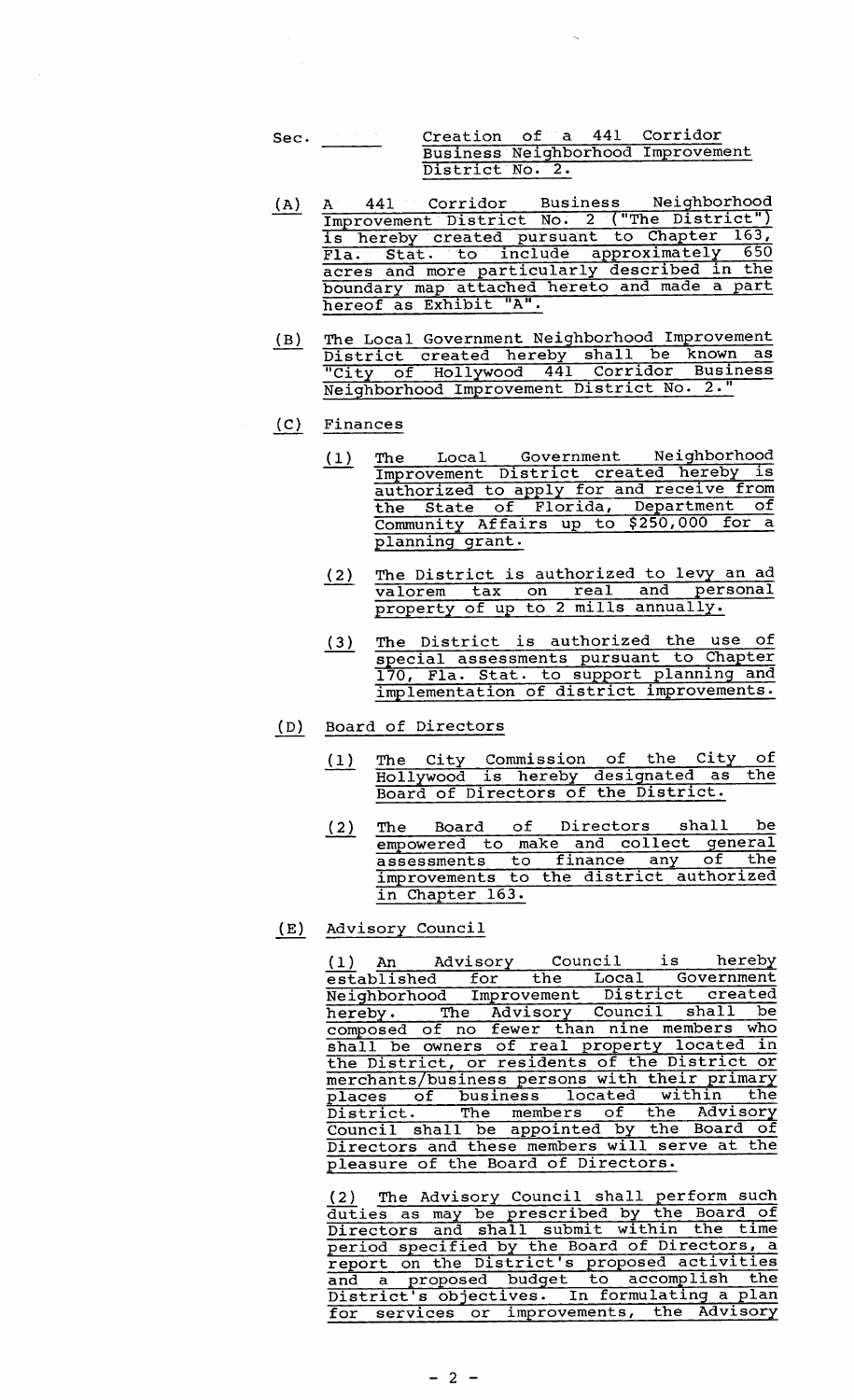## Council shall consult, in public session with the appropriate staff and consultants of the City of Hollywood responsible for preparation of the District's plan.

section 2: It is the intention of the City Commission and it is hereby ordained that the provisions of this ordinance shall become and be made <sup>a</sup> part of the Code of Ordinances of the City of Hollywood, Florida and the sections of this ordinance may be renumbered to accomplish such intention.

Section 3: If any word, phrase, clause, subsection or section of this ordinance is held unconstitutional or invalid by <sup>a</sup> court of competent jurisdiction, the invalidity thereof shall not affect the validity of the remaining portion of this ord inance.

Section 4: All sections or parts of sections of the Code of Ordinances, all ordinances or parts of ordinances and all resolutions or parts of resolutions in conflict herewith, are hereby repealed to the extent of such conflict.

Section 5: This ordinance shall be in full force and effect immediately upon its passage and adoption.

PASSED AND ADOPTED on first reading this 74 day of extended 1988. PASSED AND ADOPTED on second reading this  $\frac{74}{4}$  day of  $\ell$ nku $\ell$  , 1988.

MARA GIULIANTI, MAYO

CLERK

PREPARED BY:

f;::.~~;-=::~.-. ~~' ~~  $\frac{1}{\sqrt{27}}$  DARCEE S. SIEGEL

ASSISTANT CITY ATTORNEY

ENDORSED AS TO FORM & LEGALITY

Mania d. Chiaro

7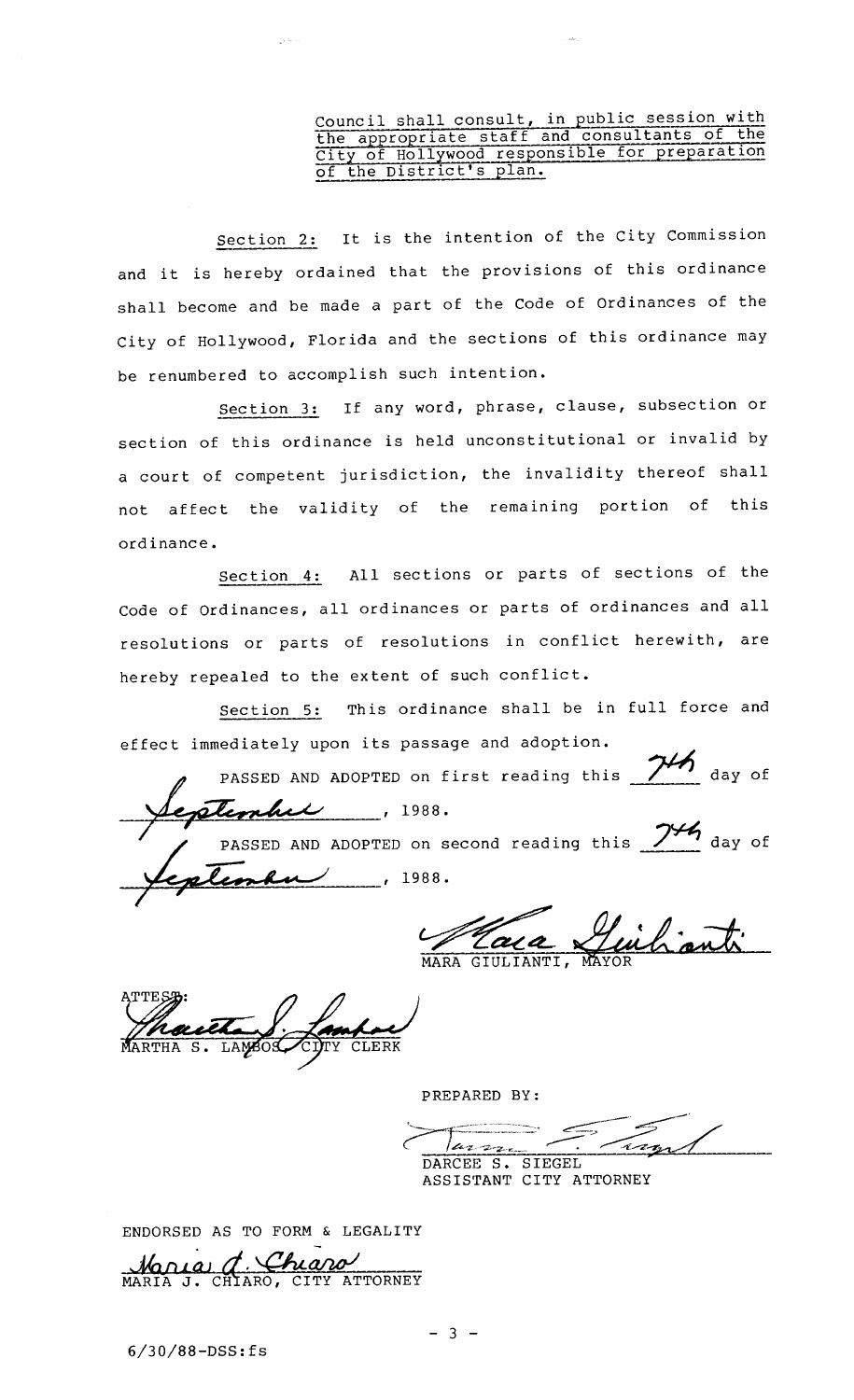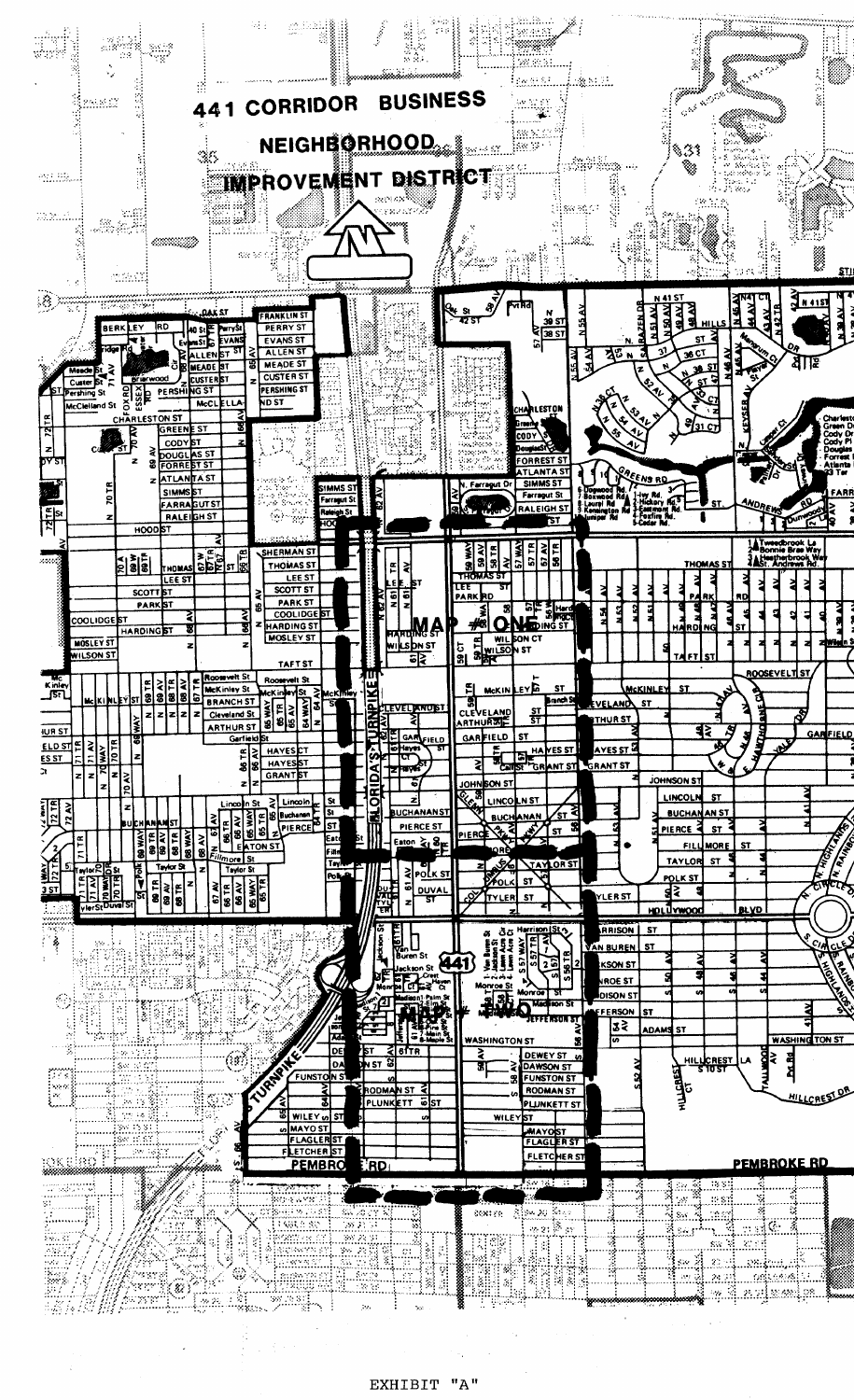